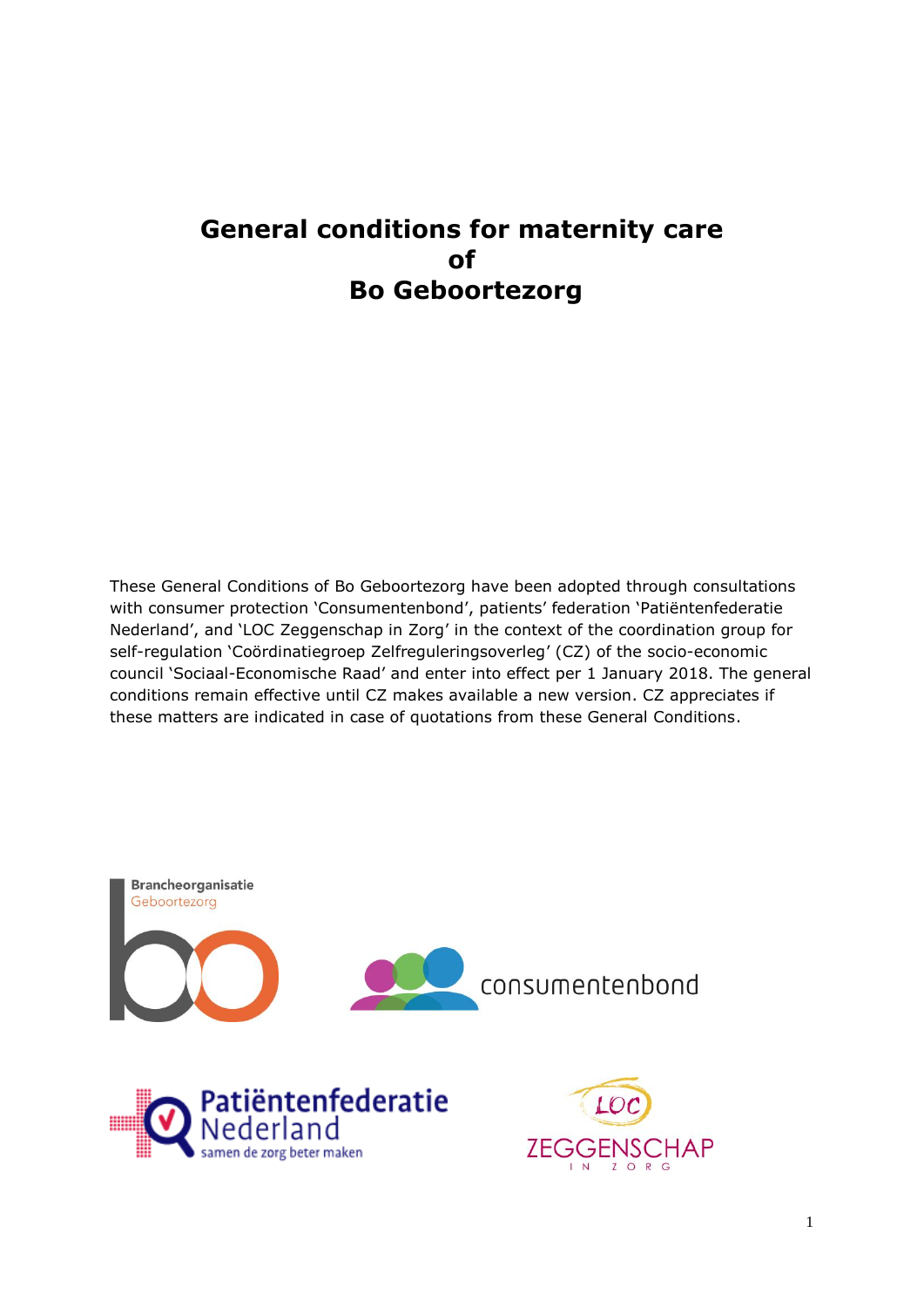### **CONTENTS:**

- 1. GENERAL
- 2. INFORMATION
- 3. AGREEMENT AND FURTHER ARRANGEMENTS
- 4. PRIVACY
- 5. QUALITY AND SAFETY
- 6. OBLIGATIONS OF THE CLIENT
- 7. PAYMENT
- 8. TERMINATION OF THE AGREEMENT
- 9. COMPLAINTS AND DISPUTES
- 10. MISCELLANEOUS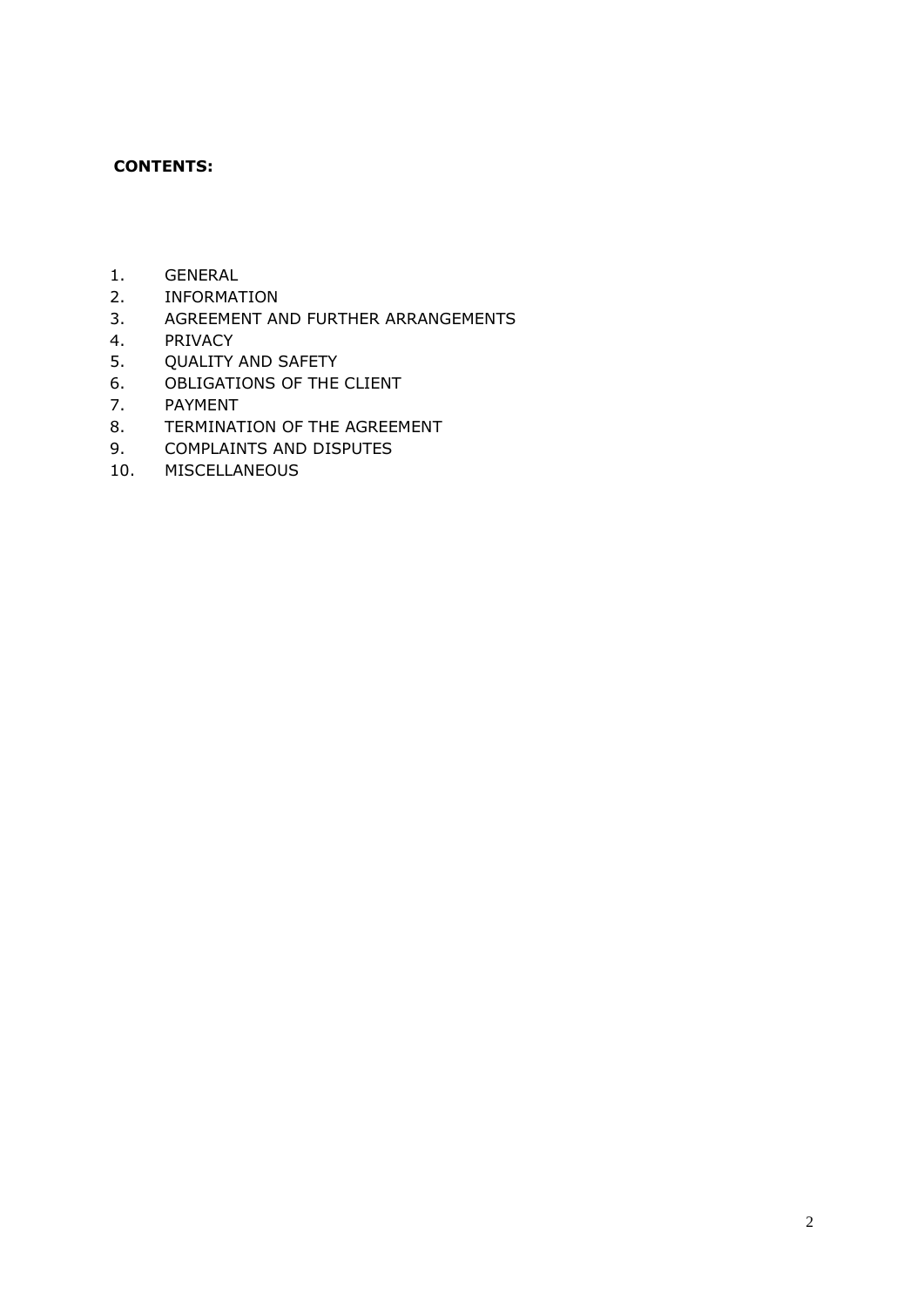# **1. GENERAL**

# **ARTICLE 1 - Definitions**

*Client:*

The natural person purchasing maternity care from a provider of maternity care. Thereby is intended the pregnant person before and the new mother after childbirth. *Maternity care provider*:

(legal) person providing maternity care, financed on grounds of healthcare legislation 'Zorgverzekeringswet' (Zvw), whether or not in combination with privately financed maternity care and/or additional services.

# *Midwife*:

An independent medical professional who assists the pregnant woman and her partner during pregnancy and childbirth and is in regular contact with the woman. Thereby is also intended such general practitioner as is operative as a midwife.

# *Maternity carer:*

The natural person who provides maternity care and childbirth assistance under the medical responsibility of the midwife.

*Maternity care:*

Care, support, instruction, and provision of information to the client and the newborn. *Minimal maternity care:*

The statutory minimum number of hours of maternity care exclusive of childbirth assistance of 24 hours distributed over eight days.

*Assessment*:

The assessment based on the maternity protocol 'Landelijk Indicatieprotocol Kraamzorg' (LIP).

*Landelijk Indicatieprotocol Kraamzorg (LIP):*

Protocol in which is described what qualitatively responsible maternity care is and which arranges the number of hours of maternity care which are necessary to provide sound maternity care to the client and the newborn.

*Application:*

Request of the client to the maternity care provider to deliver maternity care.

### *Agreement:*

The agreement concluded between the client and the maternity care provider regarding maternity care.

# *In-take:*

A personal or telephonic conversation between a representative of the maternity care provider and the client before the 34th week of pregnancy, in which are established, besides other things, the nature and scope of the maternity care to be provided as well as the possible additional maternity care and services; what the care needs of the client are and what is expected of the client in order to receive proper care. *Practice supervisor:*

The natural person assisting an apprentice maternity carer or intern in the workplace/traineeship**.**

# *JGZ-transfer:*

Transfer of data from the maternity period about, e.g., the newborn, the home situation, childbirth, and the course of the maternity period, to youth healthcare institutions 'jeugdgezondheidszorg'.

*Incident*:

Any unsought or unforeseen event in the maternity process with direct consequences or in the long term for the client and/or the newborn.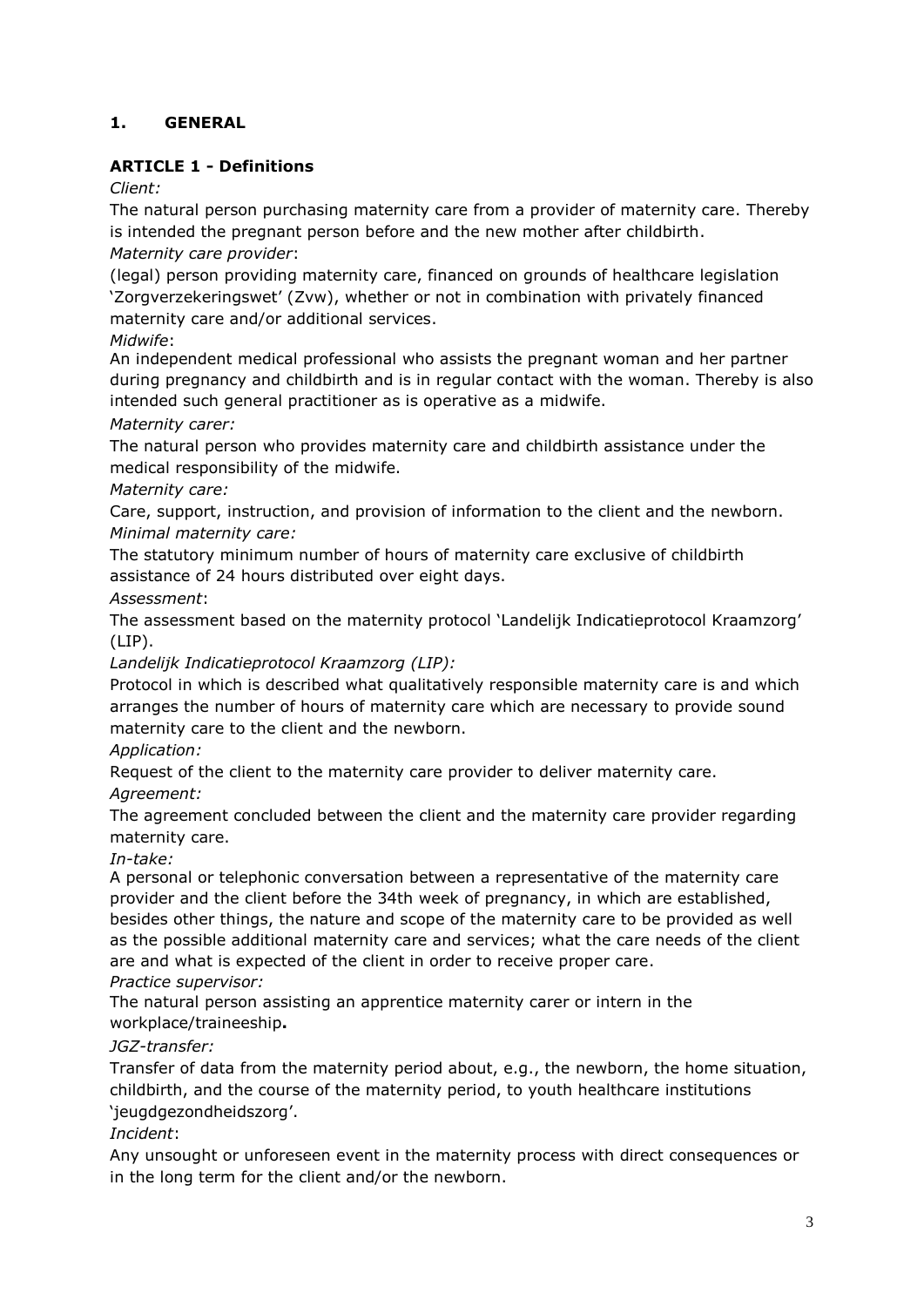*Written:* 

By written is also intended digital or by e-mail.

*Electronic channel:*

The transmission or storage of data through a website, the internet, or e-mail. *Arbitration committee:*

The sectorial arbitration committee 'Geschillencommissie Verpleging Verzorging en Geboortezorg', falling under the foundation for arbitration 'Stichting De Geschillencommissie' in The Hague.

# **ARTICLE 2 – Applicability**

- 1. These general conditions are applicable to the agreement.
- 2. These general conditions describe the rights and obligations of the healthcare provider and client.
- 3. These general conditions leave provisions of mandatory law unaffected.

# **ARTICLE 3 – Publication general conditions**

- 1. The maternity care provider hands over these general conditions to the client prior to or upon the conclusion of the agreement and clarifies it upon request of the client verbally.
- 2. a. If the agreement is concluded through an electronic channel, then the general conditions can be furnished through electronic channels, in such a manner that they can be stored so they will be accessible later on;
	- b. If the agreement is not concluded through an electronic channel, then the general conditions can also be furnished in a comparable way through electronic channels, but only if the consumer agrees with this.

# **ARTICLE 4 – Deviation from the general conditions**

The maternity care provider cannot deviate from these general conditions, unless such has been explicitly established with the client and the deviation is not to the disadvantage of the client or the newborn. Deviations must be established in writing.

# **2. INFORMATION**

# **ARTICLE 5 - Clear information**

- 1. The maternity care provider makes sure that he has such information available (in writing or on the website) which enables the client to make a proper comparison with other maternity care providers, so as to be able to choose.
- 2. In this information, the maternity care provider states in any case:
	- a. that an agreement is concluded at the time when the maternity care provider accepts the application;
	- b. that the client has the right until 14 days after acceptance by the maternity care provider to annul the agreement;
	- c. any possible reservations regarding the ability to deliver the maternity care which is to be established.
- 3. The maternity care provider makes sure that the client remains sufficiently informed during the effective time of the agreement regarding matters which are relevant for her and for the newborn concerning the implementation of the agreement.
- 4. The maternity care provider checks whether the client has understood the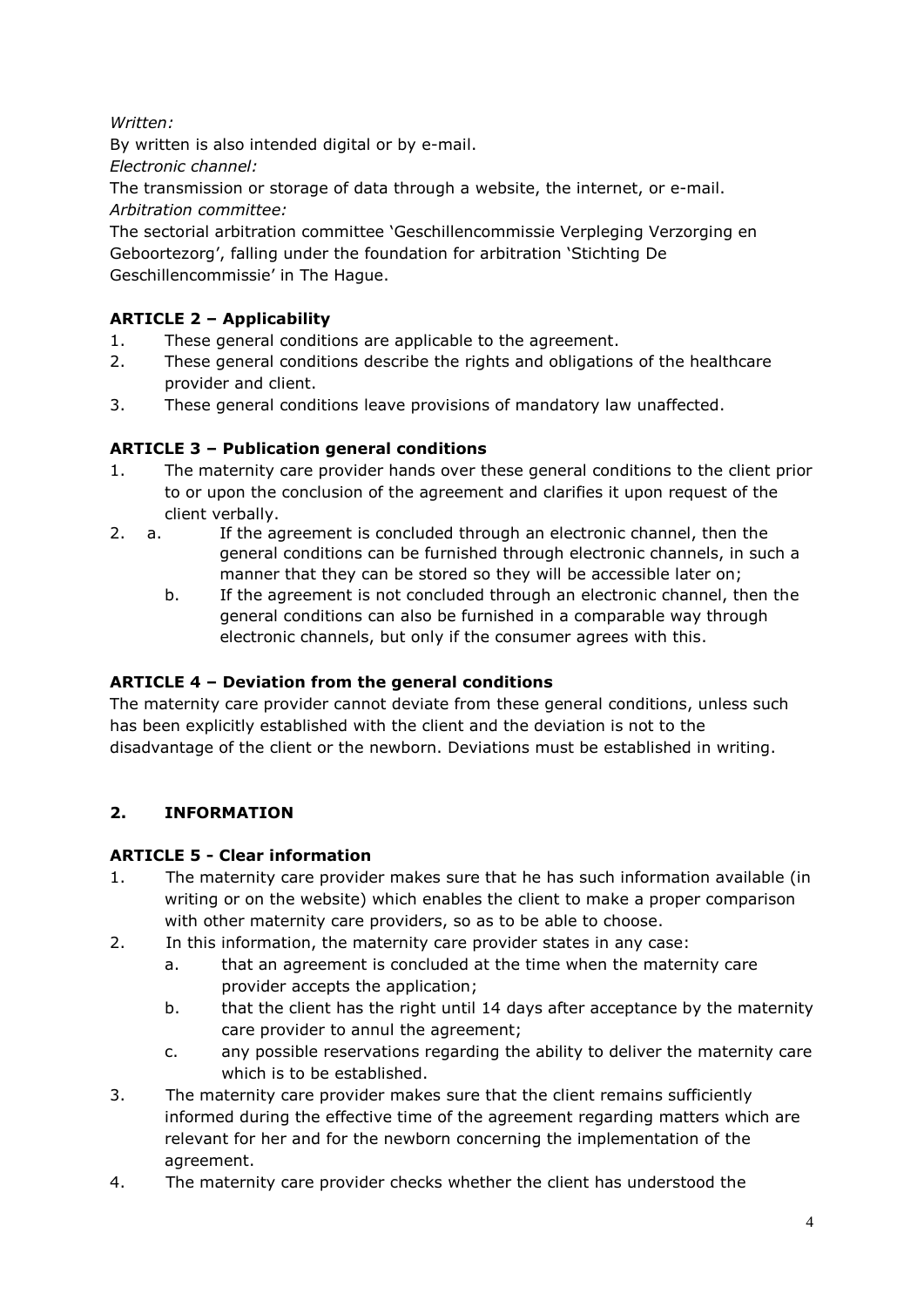information before accepting an application.

# **3. AGREEMENT AND FURTHER ARRANGEMENTS**

# **ARTICLE 6 - The agreement**

- 1. The written or digital application by the client constitutes the request to the maternity care provider to deliver maternity care to the client. The maternity care provider accepts the application in writing or digitally, whereby the agreement is adopted. The client has the right until 14 days after conclusion of the agreement to cancel the agreement (free of charges).
- 2. If the client applies telephonically, the maternity care provider subsequently sends a signed agreement in duplicate to the client, with the request to send back a copy signed by her. In this case, the agreement becomes effective after the signing by the client.
- 3. If the client is younger than 18, then the client must have the agreement signed, despite the fact that as from the age of 16 she can legally enter into a medical contract (WGBO), by a legal representative on account of the financial guarantee until the age of 18.
- 4. The agreement comprises in any case:
	- a. a reference to the LIP for the nature and scope of the maternity care. The nature and scope of the maternity care is established during the in-take interview (before the  $34<sup>th</sup>$  week of pregnancy) in writing;
	- b. if the application is made prior to the  $5<sup>th</sup>$  month of pregnancy, a clause that the indicated hours are delivered on the basis of the LIP;
	- c. if the application is made in or after the  $5<sup>th</sup>$  month of pregnancy, a clause that in any case the minimum maternity care is guaranteed;
	- d. if applicable, a clear description of the reservations regarding the ability to deliver the established maternity care and the consequences thereof;
	- e. that arrangements for additional maternity care and services are discussed during the in-take interview (see article 8) and recorded in writing in an addendum to the agreement. If this results in costs for client, a specification of these costs must be included in this addendum;
	- f. a clause that client owes a statutory own contribution over the delivered hours of maternity care. No own contribution needs to be paid over the hours of childbirth assistance;
	- g. an arrangement concerning permission for the use of data of the client and the newborn;
		- for legally obliged measuring of health-care related quality indicators and for the measuring of client experiences in healthcare at VSV and organisational level;
		- in the context of the internal quality cycle and the internal quality improvement;
		- for controls by healthcare insurers for the purpose of the implementation of the contract with the maternity care provider in accordance with the applicable rules;
		- for the transfer of data to youth healthcare institutions;
	- h. a possible cancellation costs arrangement;
	- i. a clause that modification of the agreement is only possible after consultation between maternity care provider and client and that it must be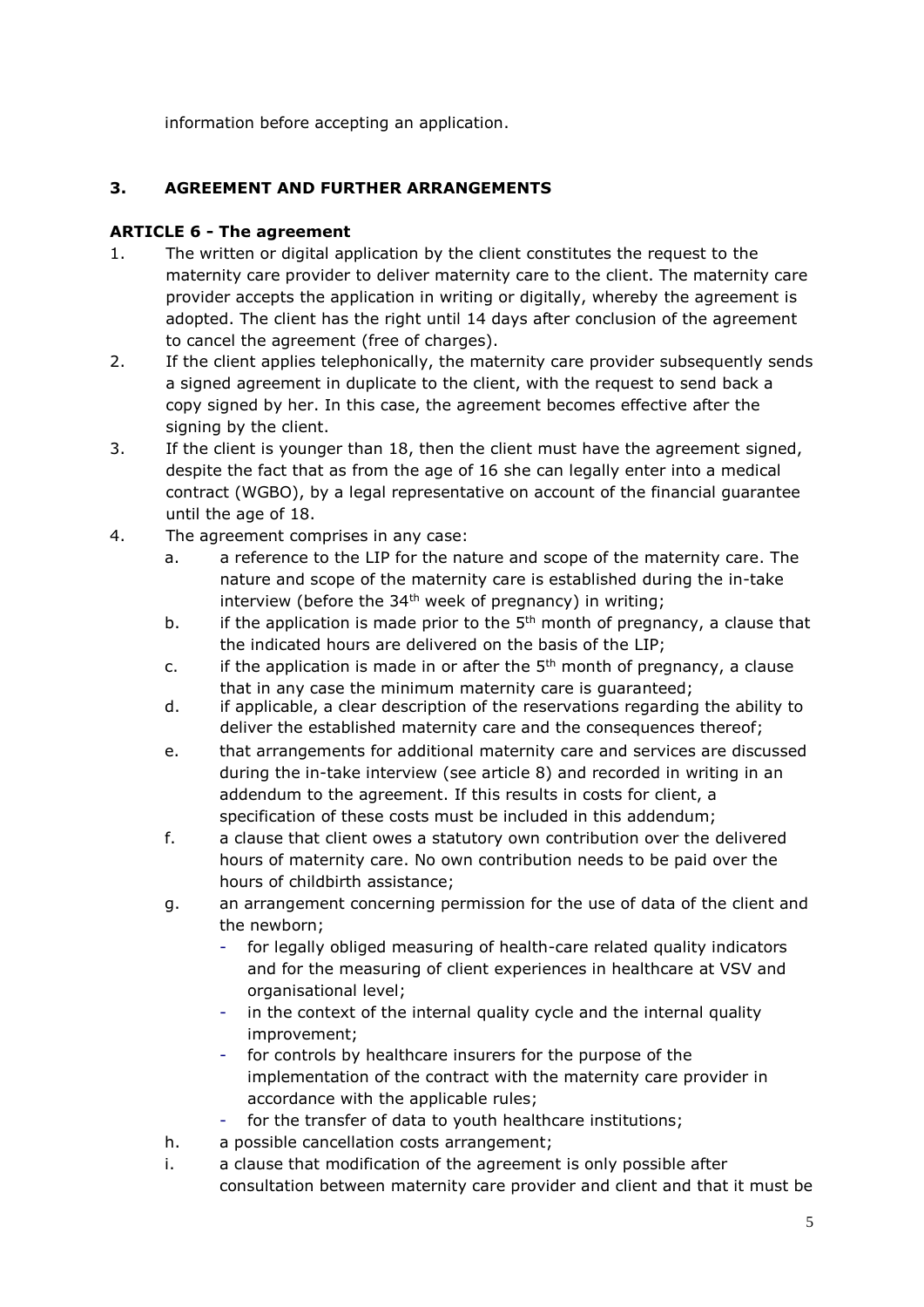established in writing;

j. a reference to these general conditions and the applicability thereof.

# **ARTICLE 7 – Deviation from the agreement**

- 1. Deviation from the established maternity care hours can only be arranged through mutual consultation and must be recorded in writing. Deviation from the legally prescribed minimum maternity care is not possible. In case of deviation from the agreement, a reparation can be agreed on by both parties in writing.
- 2. An own contribution is only owed by the client after deviation from the agreement over the number of hours of maternity care effectively consumed.

# **ARTICLE 8 - The in-take interview**

- 1. During the in-take interview, the assessment for the number of hours of maternity care is discussed with the client. In this interview is discussed:
	- a. the procedure to obtain a (re)assessment in conformity with the LIP and the explanation of the (re)assessment and the consequences of premature termination of the maternity care by the client;
	- b. the determination of the nature and scope of the maternity care to be delivered based on the LIP and the wishes of the client;
	- c. a description and the possible establishment of the additional maternity care (refunded by healthcare insurer in an additional package or privately financed) and of the services which the client can make use of and the possible determination of what is established according to article 6 section 4e.
- 2. Before or during the in-take, the maternity care provider supplies the client with written information about at least the following points:
	- a. the distribution of responsibilities between maternity carer and midwife;
	- b. the existence of a client version of the standard of care;
	- c. key management;
	- d. what measures the client must take to enable the maternity carer to work safely in conformity with the regulations regarding labour conditions and hygiene;
	- e. the use of the car of the client and/or partner by the maternity carer;
	- f. the parking policy;
	- g. the privacy policy;
	- h. the medication policy;
	- i. the information duty towards client regarding the deployment of trainee maternity carers and the consent obligation for the deployment of trainees;
	- j. the possible cancellation costs arrangement;
	- k. the consequences of the law on working hours 'Arbeidstijdenwet' and the union contract ('cao') for the deployment of maternity carers;
	- l. claims settlement: the arrangement for the compensation of damage caused by the employee of the maternity care provider.
- 3. The arrangements made during the in-take interview are recorded in writing (see article 6 section 4 under e).

# **ARTICLE 9 The maternity care plan**

1. The maternity carer prepares a maternity care plan in writing, based on the assessment from the assessment protocol 'Landelijk Indicatieprotocol' (LIP) and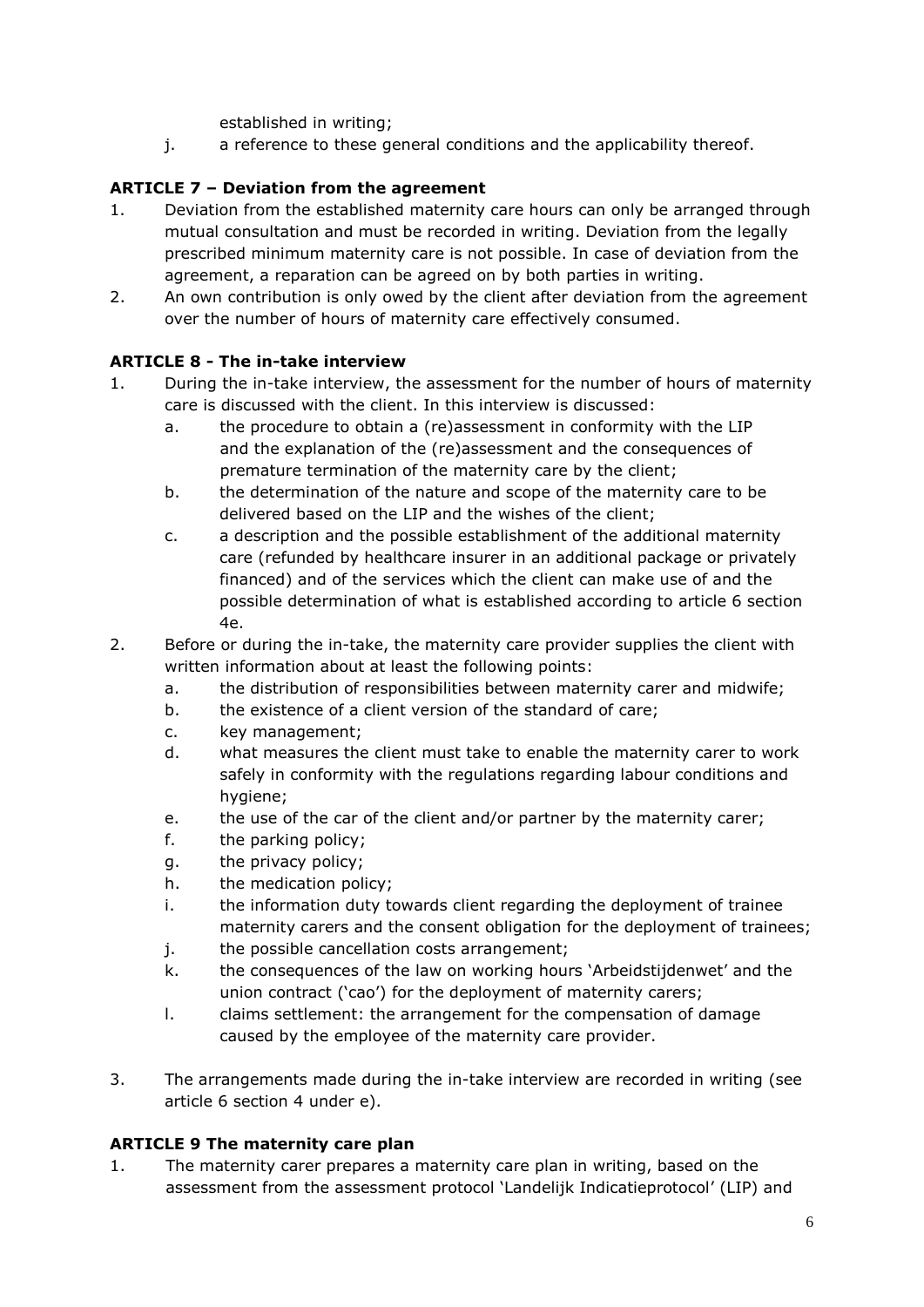through mutual consultation with the client, at the start of the maternity care.

- 2. In the maternity care plan, the objectives and arrangements are established and aligned with the wishes, habits, and circumstances of the client and the newborn.
- 3. In the maternity care plan is furthermore established in any case:
	- what family members or other carers from the own network are involved in the provision of maternity care;
	- the arrangements made for support, instruction, and information to be provided by the maternity carer to partner and/or other family members;
	- the moments of evaluation of the maternity care plan.
- 4. If the maternity carer is unable to provide the established maternity care in conformity with the maternity care plan, the maternity carer/maternity care provider immediately informs the client accordingly. If the client cannot/does not want to receive the established maternity care in conformity with the maternity care plan, the client immediately informs the maternity carer, and outside the working hours of the maternity carer, the maternity care provider accordingly. Through consultation and agreement with the client, the maternity care plan is subsequently adjusted by the maternity carer.
	- 5. The maternity care plan is a component of the childbirth care plan which the coordinating healthcare provider has prepared jointly with the pregnant person.

# **4. PRIVACY**

# **ARTICLE 10 – General**

1. To the data intended in this chapter applies fully what is established in the law on data protection (Wbp) (as from 25 May 2018: General Data Protection Regulation).

2. To the extent the data intended in this chapter fall under the articles 7:446 – 7:468 of the Civil Code (BW), it applies fully as established there.

# **ARTICLE 11 – Storing of data**

- 1. The maternity care provider must keep data on the client and the newborn. This data is determined in the agreement, the LIP-form, the JGZ-transfer, the hourregistration and a display of the registration, interpretation, and actions to be taken for the client and/or the newborn for the purpose of the signalling of health issues.
- 2. Upon termination of the agreement, the maternity care provider keeps the above data and this data remains at the disposal of both the maternity care provider and the client. The client receives a copy if she so wishes. For the data intended in article 7:454 of the Civil Code (BW), the retention period and the rights of the client regarding correction and destruction established there apply. For other data, the standard mentioned in Wbp is effective.

# **ARTICLE 12 – Data provision and perusal granted by the maternity care provider to third parties**

1. Without the written consent of the client, the maternity care provider does not provide data (for perusal) regarding the client and the newborn to third parties, except to comply with a legal obligation or to observe the reporting code for child abuse in the event permission cannot be requested on account of the safety of the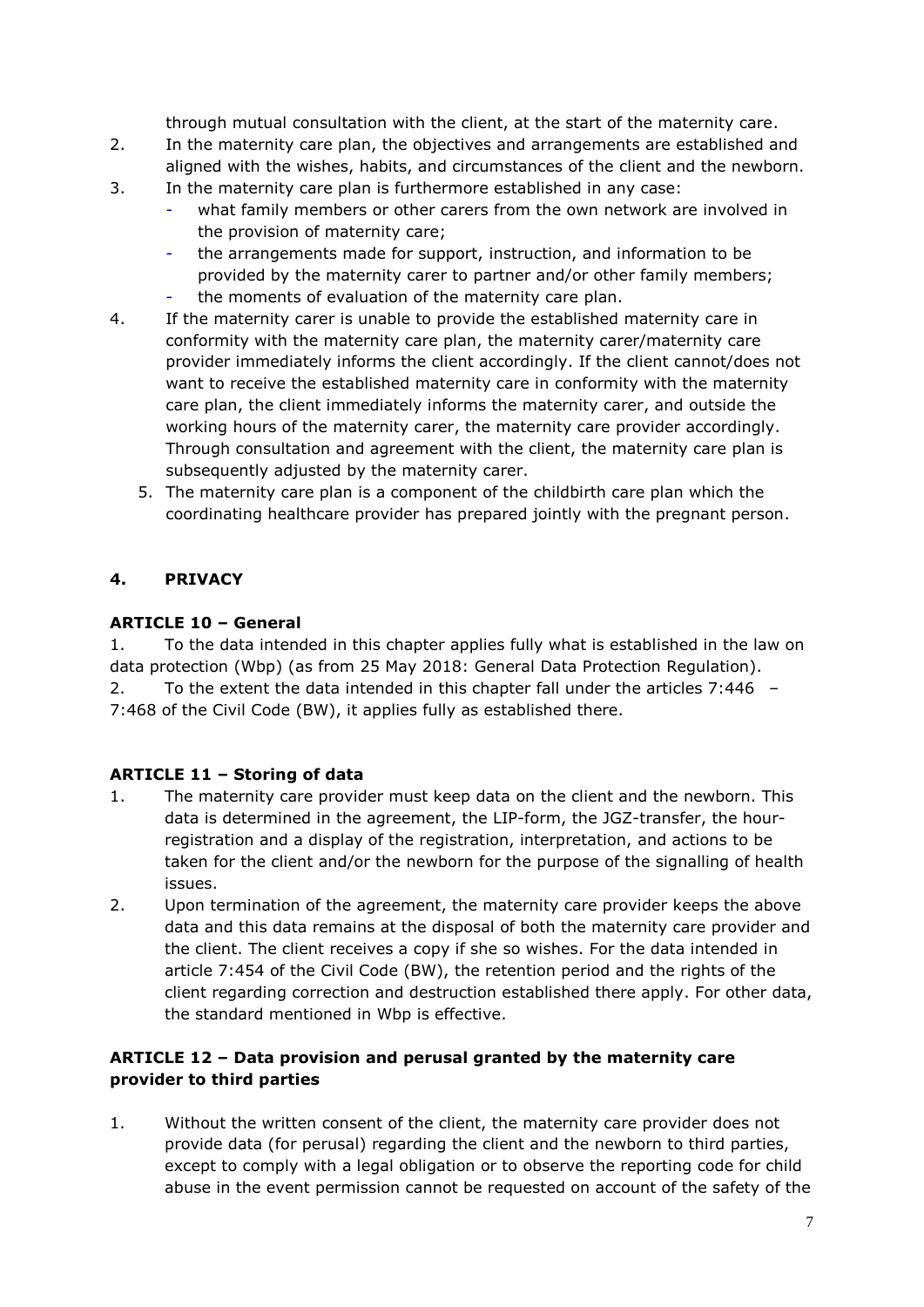child/family.

- 2. By third parties as intended in the first section are not intended the midwife and the person involved on behalf of and/or by order of the maternity care provider in the delivery of the maternity care, to the extent the providing of data (for perusal) is necessary for the activities to be conducted by these.
- 3. After the decease of the client and/or the newborn, the maternity care provider makes available for perusal, if so requested, the data kept by the maternity care provider to the survivors, to the extent the client has given her written consent for this, or her consent may be presumed.
- 4. The maternity carer and those who are involved on behalf of and/or by order of the maternity care provider in the delivery of maternity care, are bound by a nondisclosure obligation. The maternity care provider informs the client accordingly.

# **5. QUALITY AND SAFETY**

# **ARTICLE 13 – Maternity care**

- 1. The maternity care provider delivers maternity care with due regard for:
	- a. the standards "responsible maternity care" as they have been established by representative organisations of in any case maternity care providers and clients through consultation with healthcare inspection 'Inspectie voor de Gezondheidszorg',
	- b. the healthcare standard as established by 'Zorginstituut Nederland',
	- c. and the healthcare described in the LIP.
- 2. The maternity care provider ensures that all maternity carers who provide maternity care within the organisation of the maternity care provider or by order of the maternity care provider to the client:
	- a. are competent and qualified to this effect at all times;
	- b. are listed in the Quality Register of the expertise centre for maternity care 'Kenniscentrum Kraamzorg';
	- c. act in accordance with the professional standards applicable to the maternity carer, including the guidelines of the occupational group and in any case as a reasonably competent and reasonably acting professional. Deviation from the professional standard must be motivated and explained by the maternity carer towards the client. The maternity carer takes note of the deviation and the explanation to the client in the maternity care plan.
- 3. The trainee maternity carer may exclusively provide maternity care under the supervision of a practice supervisor.
- 4 The maternity care provider takes care of the continuity of the maternity care.

# **ARTICLE 14 – Safety**

The maternity care provider makes use of valid material needed for the exercise of the vocation.

# **ARTICLE 15 – Coordination (one client – several healthcare providers)**

If the client and/or the newborn is cared for by two or more healthcare providers who on behalf or by order of the maternity care provider are involved in the delivery of the maternity care, the maternity care provider makes sure that:

a. all healthcare providers involved inform each other upon change of shifts or through the maternity care plan and if necessary, inquire each other about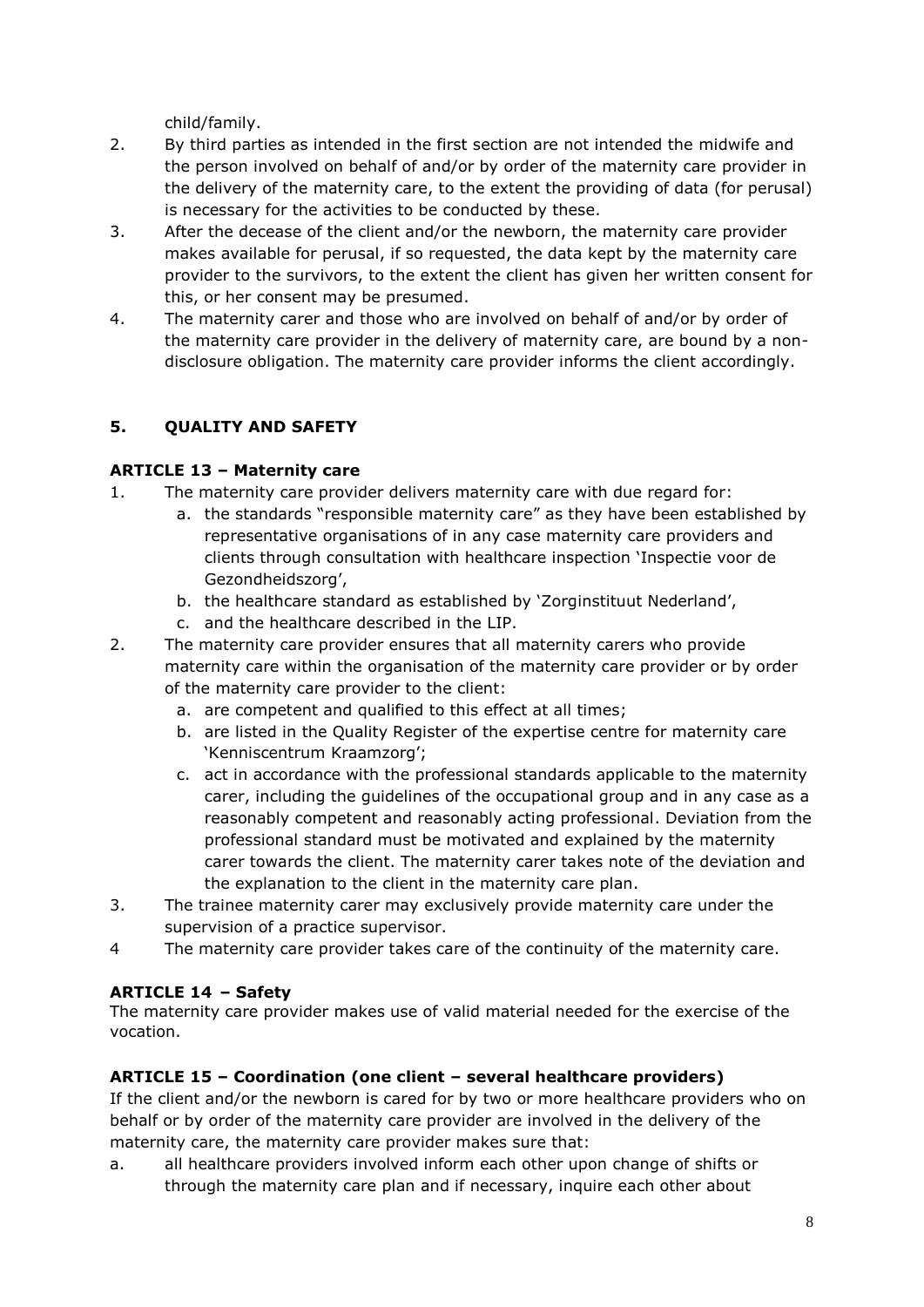relevant data of the client and/or the newborn, whereby the experience of the client is taken into account and the client is informed about this;

- b. the tasks and responsibilities regarding the provision of maternity care to the client and/or the newborn are clearly delineated and aligned between the involved healthcare providers;
- c. all healthcare providers keep updated and consult the maternity care plan.

# **ARTICLE 16 – Incidents**

- 1. As soon as possible after an incident, the maternity care provider informs the client regarding:
	- a. the nature and cause of the incident;
	- b. whether, and what, measures have been taken to prevent similar incidents.
- 2. If an incident has impact on the health condition of the client and/or the newborn, the maternity immediately discusses this with the midwife.
- 3. The maternity carer provides adequate maternity care upon instruction of the midwife so as to limit the impact of the incident on the client and/or the newborn.
- 4. If an incident requires direct intervention, the maternity carer takes action forthwith and reports this as soon as possible to the midwife.
- 5. The maternity care organisation takes care of the adequate reporting of incidents in the registration systems intended for this.

# **ARTICLE 17 – Care of personal property**

The maternity care provider makes sure that those who are involved in the maternity care for the client and the newborn under his responsibility handle their property with care.

# **6. OBLIGATIONS OF THE CLIENT**

# **ARTICLE 18 – Obligations of the client**

- 1. The client identifies herself prior to the adoption of the agreement or during the effective time of the agreement upon request of the maternity care provider by way of a legally approved, valid ID.
- 2. The client provides the maternity care provider, also in response to the latter's questions, to the best of her knowledge, with the information and the assistance which the latter reasonably requires for the implementation of the agreement.
- 3. The client refrains from conduct such as aggression, discrimination, (sexual) harassment and/or other behaviour which is harmful to the health or wellbeing of the maternity carer and other persons who work at or by order of the maternity care provider. The client also exerts herself to let family members and visitors refrain from the above behaviour.
- 4. The client renders all necessary assistance to enable the maternity care provider to provide maternity care in accordance with the regulations concerning labour conditions and hygiene.
- 5. The client must offer the maternity carer and other persons who work at or by order of the maternity care provider the opportunity to carry out their tasks as established in the maternity care plan or within the framework of safety.
- 6. As soon as the client receives maternity care and/or services from another maternity care provider, she informs the maternity care provider concerning.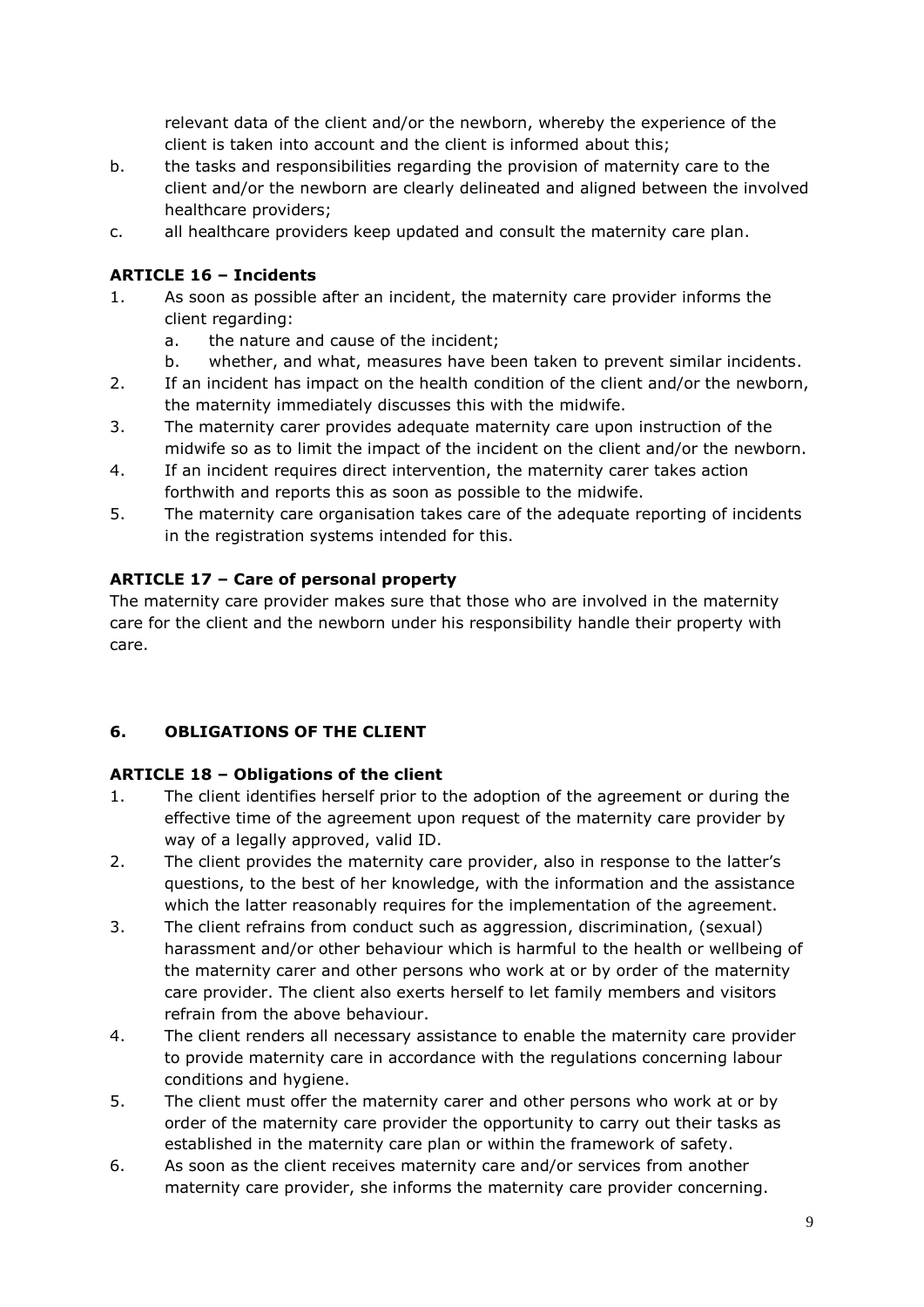- 7. The client must report damage she has identified within 5 days after completion of the maternity care to the maternity care provider in writing.
- 8. The client is considered to be insured against statutory liability.

# **7. PAYMENT**

# **ARTICLE 19** – **Payment**

- 1. The client owes the maternity care provider the established price for the established maternity care and services, to the extent these are not owed directly by the healthcare insurer pursuant to healthcare legislation Zvw.
- 2. For the established costs of additional maternity care, the own contribution and/or services as intended in article 6 section 4 under e and f, the maternity care provider sends the client a clear and itemized invoice.
- 3. After expiry of a payment term of 30 days, the maternity care provider sends a reminder, granting the client the opportunity to pay still within 14 days after receipt of the reminder.
- *4.* If after expiry of the second payment term the payment still has not been settled, the maternity care provider has the right to bill statutory interest and extrajudicial collection costs as from the expiry of the first payment term.

# **8. TERMINATION OF THE AGREEMENT**

# **ARTICLE 20 – Termination agreement**

- 1. The agreement ends:
	- a. Through the recovery of the client at a hospital if she does not return home from hospital within 10 days after childbirth and the newborn during these 10 days does not need maternity care, unless the client is insured additionally for deferred maternity care;
	- b. Through the recovery of the newborn at a hospital if he/she does not return home from hospital within 10 days after childbirth and the client does not need maternity care during these 10 day, unless the client is insured additionally for deferred maternity care;
	- c. Upon mutual agreement as established in writing;
	- d. Through the decease of the client if the newborn does not need maternity care;
	- d. Through the decease of the foetus or newborn if the client does not need maternity care;
	- e. Pursuant to medical grounds pertaining to the client.
	- 2. If the client cancels the agreement unilaterally otherwise than on the basis of the above, the maternity care provider can charge cancellation costs.

# **ARTICLE 21 – Cancellation by the maternity care provider**

The maternity care provider can only cancel the agreement in writing for weighty reasons, on condition the following conditions have been met:

- a. the maternity care provider has discussed the grounds on which the intended cancellation is based with the client;
- b. the maternity care provider has discussed a suitable alternative with the client;
- c. the maternity care provider has pointed out the possibility to the client to file a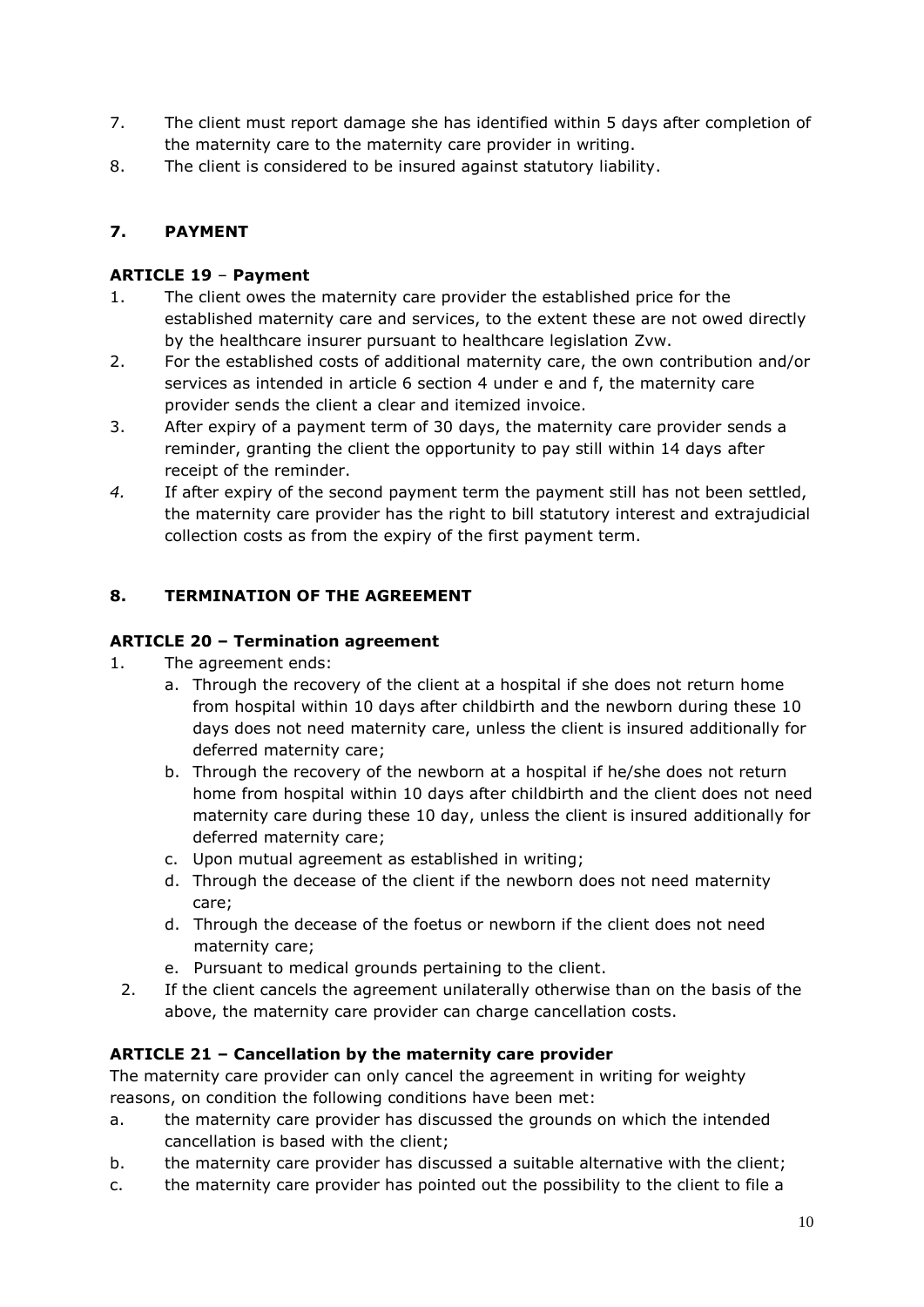complaint.

# **9. COMPLAINTS AND DISPUTES**

### **ARTICLE 22 – Complaints mechanism**

- 1. The healthcare provider applies an arrangement for the receipt and handling of complaints based on complaints legislation for healthcare 'wet Kwaliteit Klachten en Geschillen Zorg' (WKKGZ), as sufficiently publicised, and handles the complaint in accordance with this complaints mechanism.
- 2. A component of the complaints mechanism is the complaints officer as intended by WKKGZ. He takes care, amongst other matters, of the receipt of the complaint, he can mediate and propose a solution for the complaint. This complaints officer works independently from management/the executive board/owner of the healthcare provider. Name and contact information of this officer are listed in the complaints mechanism referred to above.
- 3. The complaints mechanism is placed in a way it can be found easily on the website of the healthcare provider. If so desired, the client receives a paper version thereof.

# **ARTICLE 23 – Dispute settlement**

- 1. A dispute arises if the procedure as described in article 22 has not been properly observed or has not led to the elimination of the complaint to a sufficient degree or if it may not reasonably be expected of the client that she will submit the complaint to the healthcare provider first.
- 2. The client and the healthcare provider can submit a dispute to the arbitration committee as mentioned in the complaints and disputes mechanism of the healthcare provider and as compliant with the legal requirements.
- 3. The disputes arrangement meets the requirements of WKKGZ and has been coordinated with representative parties of clients/consumers.
- 4. The arbitration committee handles complaints and claims and can attribute compensation to a maximum amount of  $\epsilon$  25,000.
- 5. The disputes arrangement is placed in a way it is easy to find on the website of the healthcare provider. If so desired, the client will receive a paper version thereof.

# **10. MISCELLANEOUS**

# **ARTICLE 24 – Modification**

These general conditions can only be modified through consultations between Bo Geboortezorg on the one hand and 'Consumentenbond', 'LOC Zeggenschap in de zorg' and 'Patiëntenfederatie Nederland' on the other.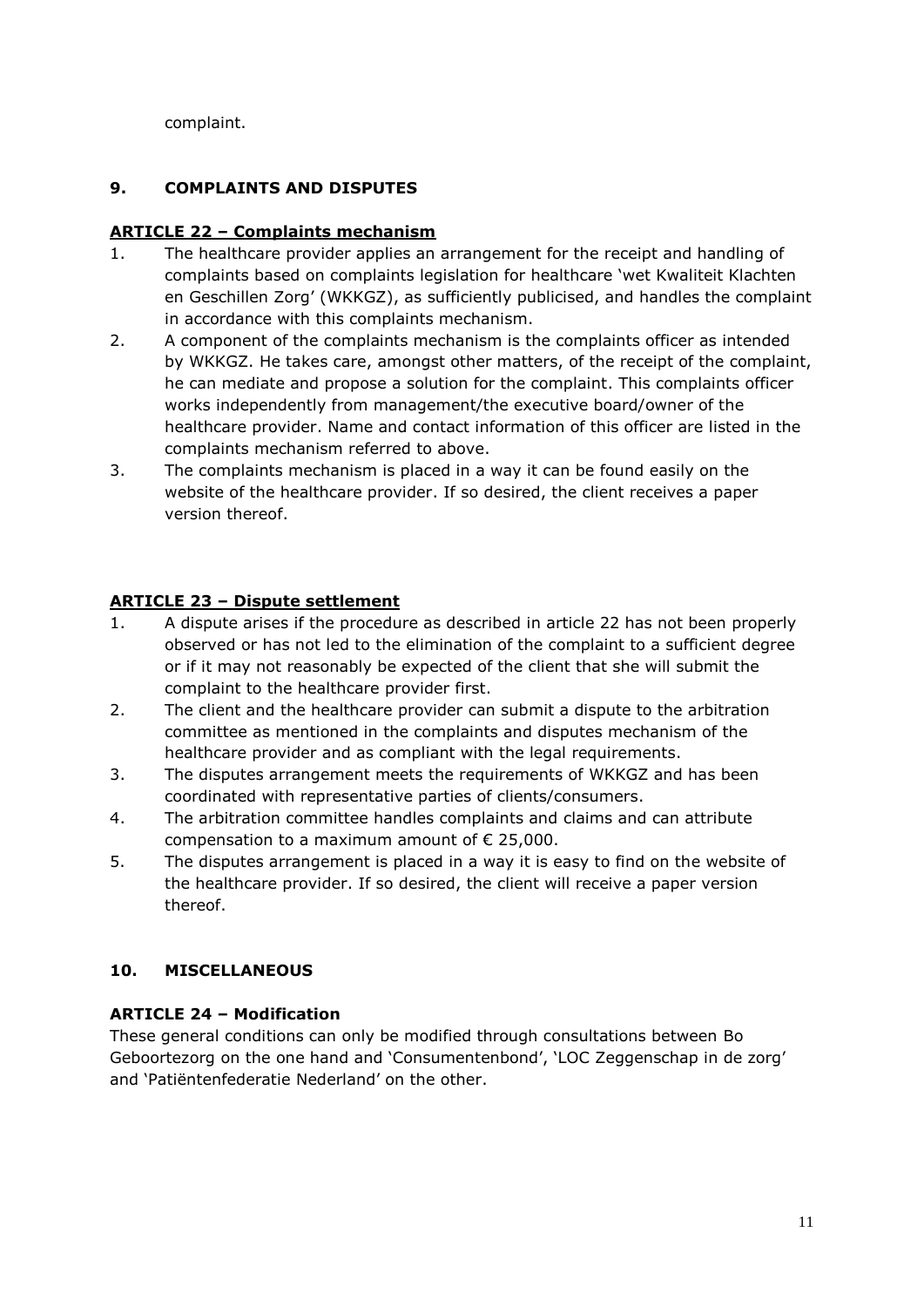# **Explanation per article of the general delivery conditions maternity care**

### Article 1 Definitions

*Client:* the (underaged) pregnant woman/woman having given childbirth. *Maternity care provider*: also covered by this definition are all maternity care providers (both legal and natural persons) who have concluded a contract for the delivery of maternity care with healthcare insurers and deliver maternity care funded by Zvw, and all maternity care providers who deliver a mix of publicly and privately funded maternity care. Because in case of some maternity care providers, a client can purchase maternity care as a supplement to the Zvw package which is not included in the policy of the basic and/or supplementary package of the healthcare insurer. A contracted maternity care provider (main contractor) can choose to have the maternity care delivered by other maternity care providers (sub-contractors), being legal persons and/or natural persons. These other maternity care providers must in such case apply and/or implement these general conditions.

The contracted maternity care provider (main contractor) retains final responsibility in all cases.

*Maternity care*: this is healthcare funded from Zvw which is included in the basic package. In addition, there may be a supplementary package of the maternity care provider and/or of private maternity care funded by the client herself.

Some maternity care providers also deliver additional services such as the rental of appliances, courses, etc.

### Article 2 section 2 Applicability

This means that legal provisions of a mandatory nature always prevail over these general conditions.

### Article 3 Announcement general conditions

Pursuant to the law and jurisprudence based on it, the general conditions must in principle always be handed over physically to the client by or on behalf of the entity concluding the contract. There are two other possibilities, however:

- If the agreement is concluded through electronic channels, then the general conditions may also be handed over through electronic channels. It must be possible, however, to store them and to keep them accessible for perusal later on. This means that the client must be able to download them. If such is not reasonably possible, the maternity care provider must send them by e-mail later still.
- If the agreement is not concluded through electronic channels, then the maternity care provider can also provide them through electronic channels (same conditions as above), but only if there is the explicit consent of the consumer for their being provided electronically. In such case, there must be a separate part of the contract, for instance, which can be ticked off whereby the consumer accepts the provision by e-mail/internet of the general conditions.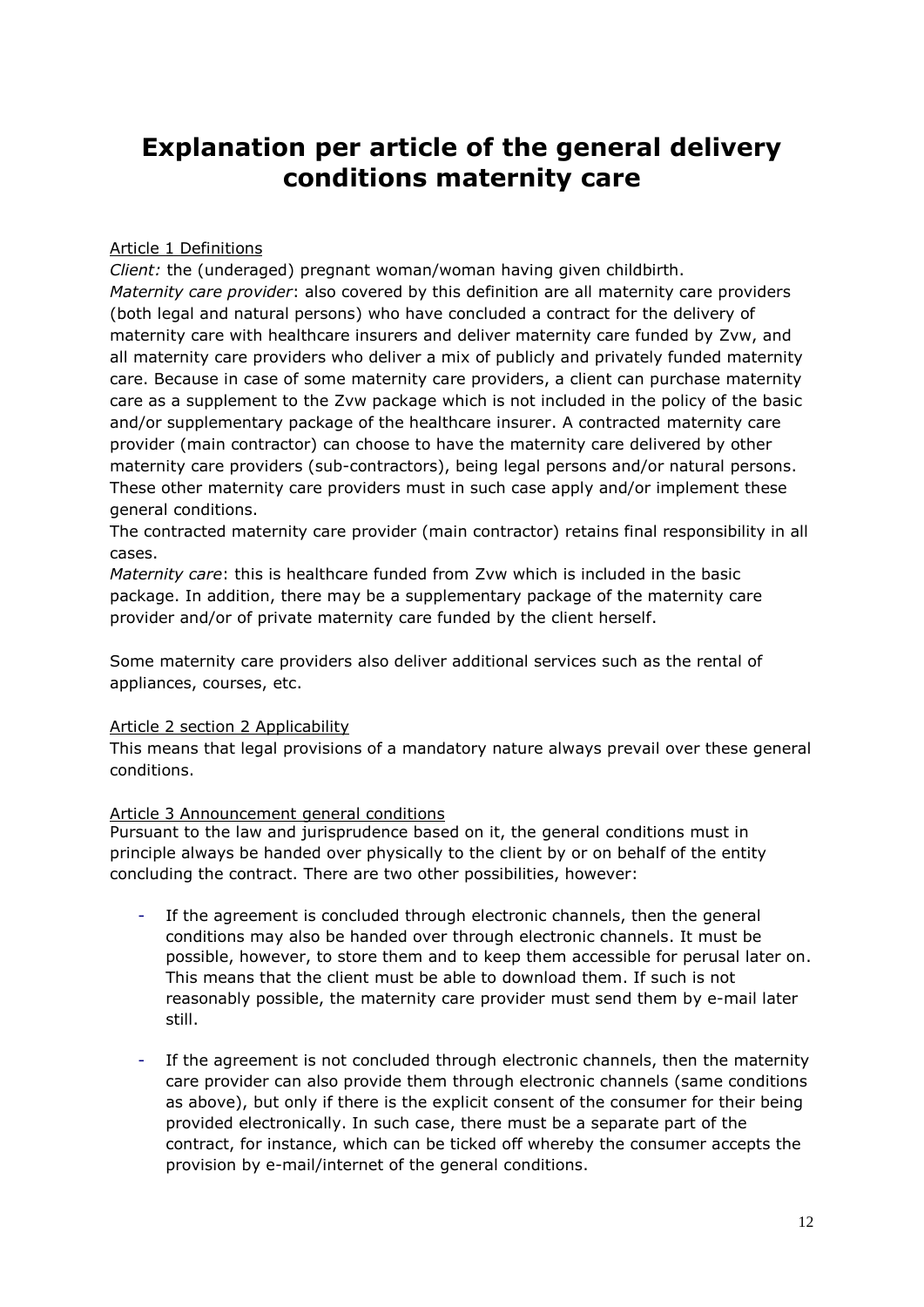In any event, the client must approve of the general conditions before she concludes an agreement.

#### Article 5 section 1 Clear information

If the maternity care provider has stated all his information on [www.kiesbeter.nl,](http://www.kiesbeter.nl/) the information as referred to in article 5 has been provided for. If not, the maternity care provider will have to make available the same information in another manner.

#### Article 5 section 2c

The maternity care provider can indicate on his website, for instance, that the degree to which the prescribed hours of maternity care can be delivered is dependent on the region, the period in which the maternity care is needed, and the moment of the application.

### Article 5 section 4

The point is that the maternity care provider upon acceptance of the application is sure that the client has understood. This can be done by designing the website with the wellknown box the client must tick before continuing with the application process. Or, in case of another application method, by expressly asking again during the phone conversation.

### Article 6 The agreement

The agreement, of which the general delivery conditions are a part, is concluded with the client individually. This agreement is signed by the client and the Executive Board or the person authorised by the Executive Board to sign the agreement. If the client is younger than 18, the legal representative must sign. It is important that the client is aware of the conditions before concluding the agreement, and that she approves them. In addition, see article 3 and the explanation for article 3. This leaves unaffected that from the age of 16, the maternity care plan can be concluded in autonomy between maternity carer and client.

### Article 6 section 2e and 2f

The amount of the own contribution is determined annually by 'Zorginstituut' (ZiNl). The amount of the own contribution can be inquired from ZiNl or the maternity care provider. In some cases, the healthcare insurer can reimburse the client for the statutory deductible or additional maternity care in case of a supplementary insurance. It is up to the client to verify whether this is the case in her situation.

### Article 8 section 2b

CPZ will incorporate the client version of the healthcare standard in the brochure 'Zwanger!'. In 2018, the website [www.allesoverzwanger.nl](http://www.allesoverzwanger.nl/) will go live, where all information can be found.

### Article 8 section 2i and 2ji: The in-take interview

If the maternity care provider wants a trainee to attend an in-take interview or the maternity care, he must obtain permission for this from the client. If the maternity care is provided by a trainee maternity carer, then the maternity care provider informs the client accordingly. The maternity care provider informs the client when making the intake appointment regarding the cancellation costs in case an in-take appointment is not properly cancelled. The costs of not cancelling an in-take interview amount to a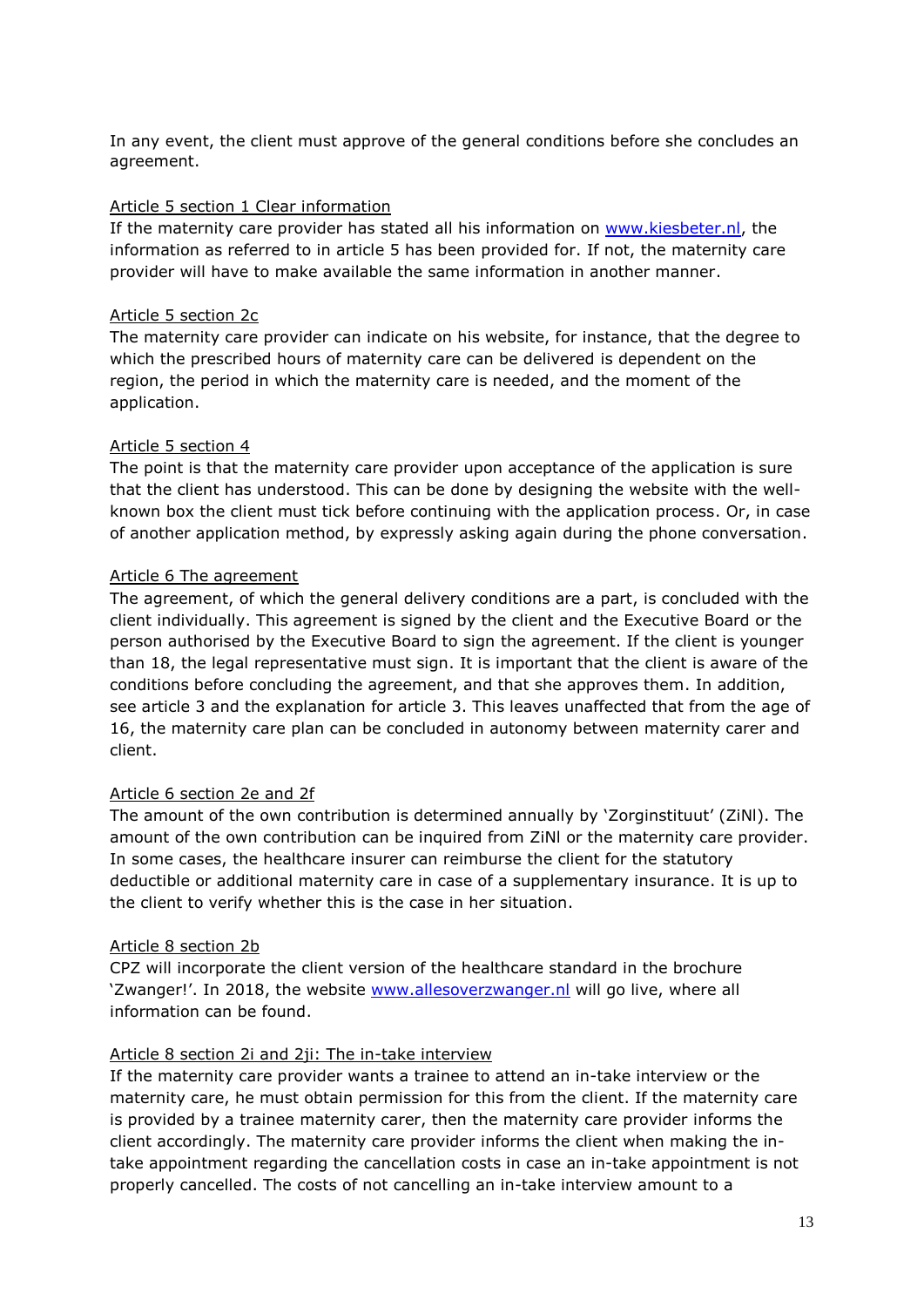maximum of the rate for the in-take. The maternity care provider also informs the client during the in-take interview regarding the cancellation costs in case of the unilateral cancellation of the healthcare agreement (article 20, Section 2). The cancellation costs are based on the costs incurred by the provider.

#### Article 11 section 1 Retention of data

In case of the display of the registration, interpretation, and the actions to be taken for the *woman giving childbirth* for the purpose of identifying health issues, the data which must be retained at least is:

- Displays of the temperature;
- Display of social, emotional, and physical conditions.

In case of the registration, interpretation, and the actions to be taken for the *newborn* for the purpose of identifying health issues, the data which must be retained at least are:

- Displays of the temperature;
- Displays of the fluid balance;
- Display of the skin tone;
- Display of the weight;
- Display of nutrition.

#### Article 11 section 2

The data protection law (WBP) does not stipulate a concrete retention period for personal data. WBP stipulates that personal data may not be kept any longer than is necessary for the purposes it has been collected or used for. The maternity care provider determines based on the purpose for how long the data must be retained. This is a general rule the effect of which can differ per situation.

It is up to the maternity care provider to decide whether he bills copy costs to the client. If he does so, he may not bill more than the maximum established in the decree cost compensation rights of data subjects 'Besluit kostenvergoeding rechten betrokkene' of 13 June 2001. For the purpose of business operations and transfer, the retention of documents other than medical information is necessary.

Article 12 Provision of data and perusal by the maternity care provider to third parties The arrangement in section 1 and 2 is based on article 7: 457 of the Civil Code BW (Wgbo) and article 8 of the data protection law Wbp.

The reporting code as mentioned in section 1 was created by organisations such as KNMG and V&VN.

#### Article 12 section 2

Here, it is indicated that by "third parties" are not intended those who are directly involved in the implementation of the agreement. This means that the data is used internally at the maternity care provider for the purpose of the individual maternity care for the client concerned and, for instance, for internal quality control and the (financial) administration.

#### Article 12 section 3

The presumed consent in case of decease is based on jurisprudence. In case there is no consent granted by client for the perusal of the file by a third party, the professional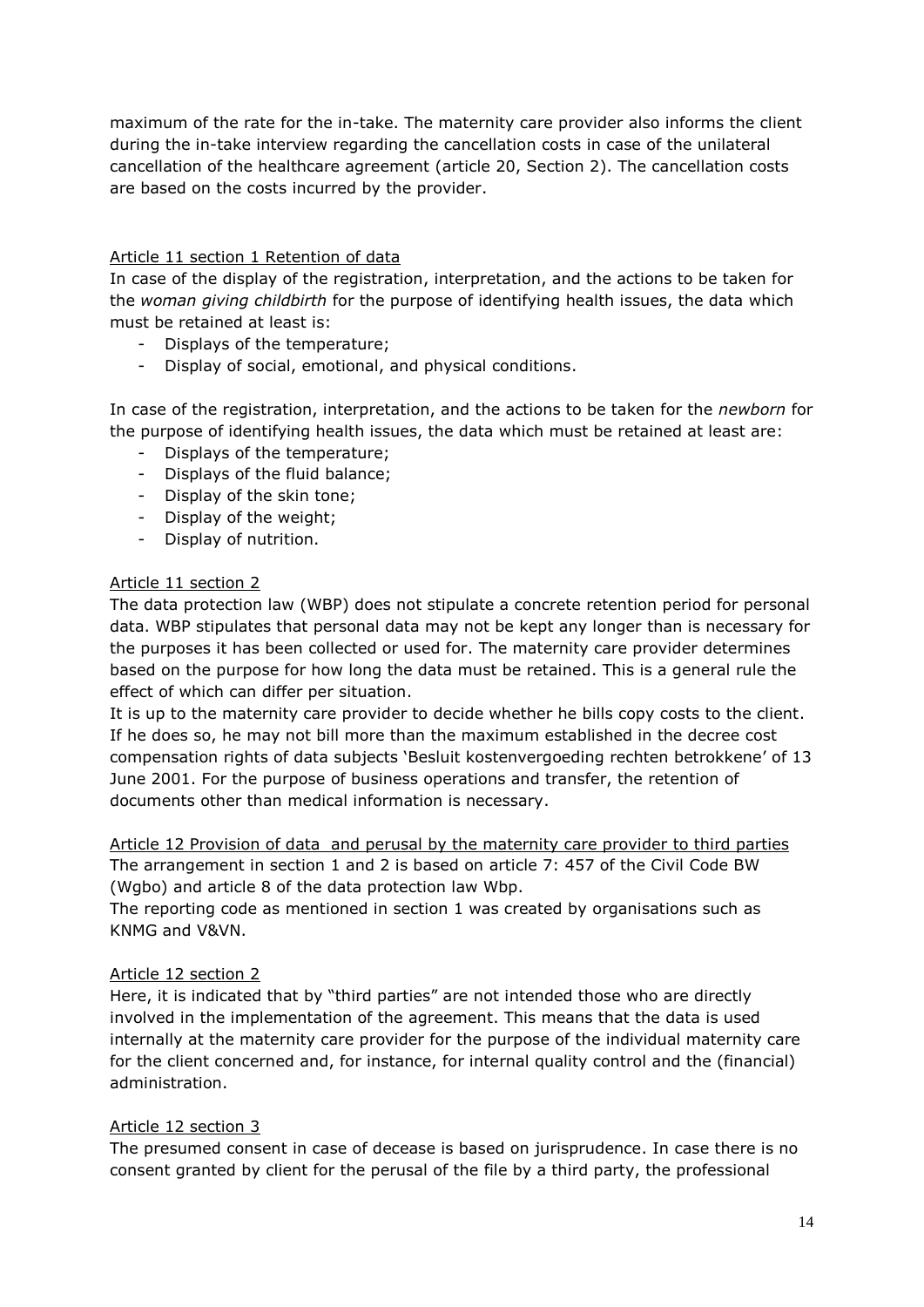privilege can only be breached after decease if the consent of that client can be assumed or if the interests of survivors in perusal are so weighty that they should reasonably be placed above the interest which the non-disclosure obligation is supposed to protect. An example from jurisprudence being data which is required for a life insurance disbursement or genetic research.

### Article 12 section 4

The non-disclosure obligation flows from legislation such as the law on healthcare professions 'wet Beroepen Individuele Gezondheidszorg' (Wet Big), data protection legislation (WBP) and the law on medical treatments 'Wet geneeskundige behandelingsovereenkomst' (Wgbo) and is further elaborated in the professional codes. These professional codes have been prepared by vocational organisations such as V&VN and NBvK. The non-disclosure obligation may also flow contractually, for example from the employment contract, so that an administrative assistant, for instance, is also bound by the non-disclosure obligation.

### Article 13 section 1 Maternity care

The standards referred to in section 1 are included in the strategy statement on maternity care 'visie op Verantwoorde Kraamzorg' prepared by, e.g., BTN, ActiZ, IGZ, various vocational groups and patients'/clients' organisations.

### Article 14 in relation to article 18 section 4 Obligations of the client

Hereby is intended, amongst other things, that the client is responsible for the presence of sound and safe material which must be used by the maternity carer. In addition, the maternity carer must also make use of sound material in conformity with article 14.

### Article 19, section 2 and 3 Payment

For the established additional maternity care, which is at the expense of the client, the own contribution, and for the established services which are at the expense of the client, she will receive an itemised invoice.

### Article 21 section 1 a Cancellation by the maternity care provider

What must be understood by weighty reasons depends on the circumstances. Generally, weighty reasons can be said to pertain if the client does not cooperate with the enabling of the maternity care provider to observe the regulations concerning labour conditions (art. 18 section 5). Labour inspection will in such case prevent the maternity care provider, after all, from carrying out the agreement further (or impose a fine if the maternity care provider violates the rules).

On grounds of court rulings, it is evinced that cancellation on account of weighty reasons is considered permissible under special circumstances. For the question whether in case of conduct as intended in article 21 section 3 or section 5 there are sufficient weighty reasons, it is taken into account whether there is a serious degree of threats and/or intimidation which renders the situation unworkable and/or which has damaged the confidential relationship beyond repair, or otherwise a serious disruption of the daily routine which threatens the provision of care to other people. Both the conduct of the client and that of her partner/family towards the maternity carer/maternity care provider may be of importance. Generally, unless the situation is very urgent and serious, the cancellation of the agreement due to weighty reasons will not be possible automatically. Considered in particular will also be the diligence of conduct by the maternity care